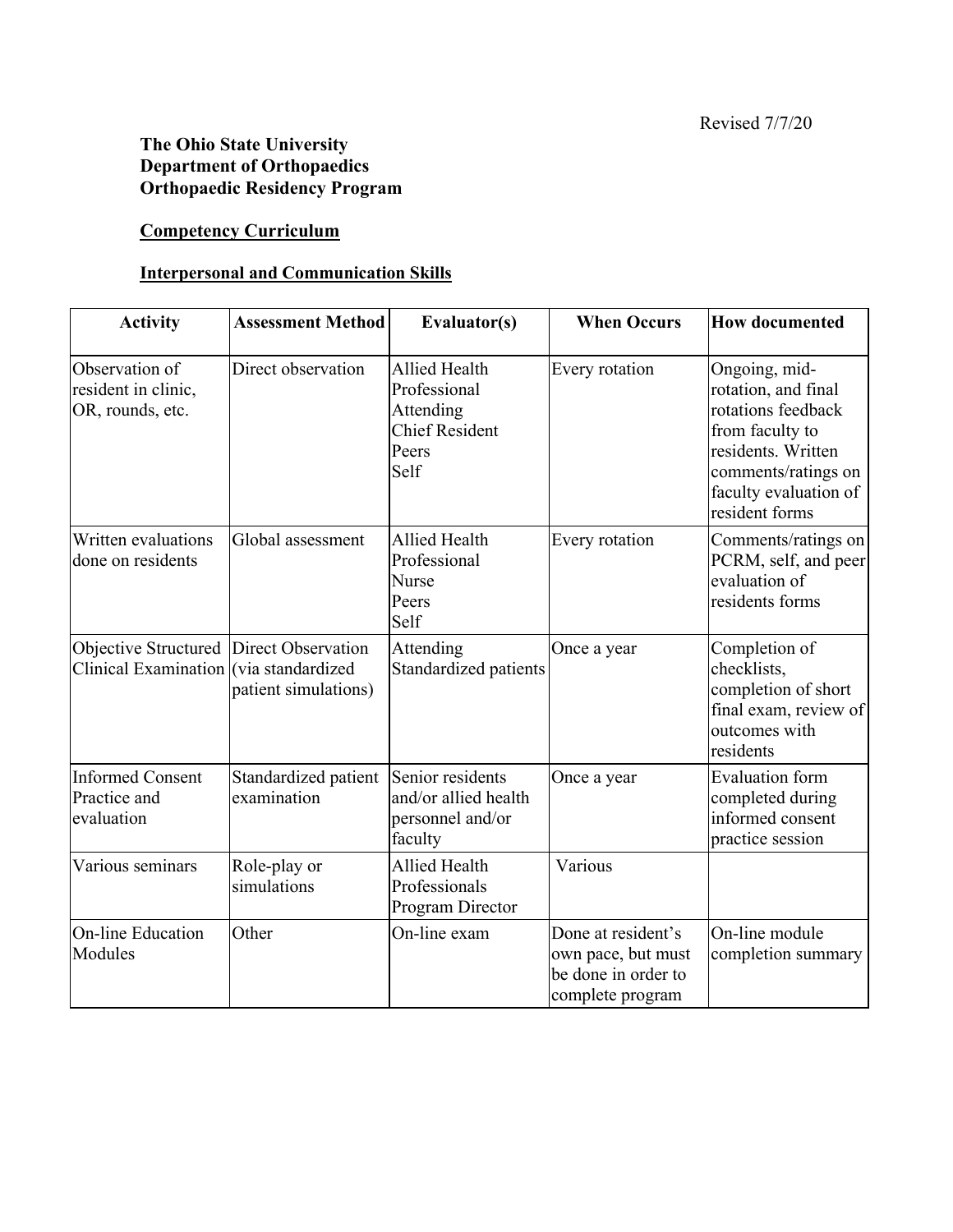# **Medical Knowledge**

| <b>Activity</b>                                                                   | <b>Assessment Method</b>       | Evaluator(s)                                                                         | <b>When Occurs</b>                                                 | <b>How documented</b>                                                                                                                                                 |
|-----------------------------------------------------------------------------------|--------------------------------|--------------------------------------------------------------------------------------|--------------------------------------------------------------------|-----------------------------------------------------------------------------------------------------------------------------------------------------------------------|
| Comprehensive<br>Orthopaedic<br><b>Anatomy Program</b>                            | Anatomic or animal<br>models   | <b>Faculty Supervisor</b>                                                            | Eight sessions each<br>summer                                      |                                                                                                                                                                       |
| Observation of<br>resident in clinic,<br>OR, rounds, etc.                         | Direct observation             | Allied Health<br>Professional<br>Attending<br><b>Chief Resident</b><br>Peers<br>Self | Every rotation                                                     | Ongoing, mid-<br>rotation, and final<br>rotations feedback<br>from faculty to<br>residents. Written<br>comments/ratings on<br>faculty evaluation of<br>resident forms |
| Objective Structured Direct Observation<br>Clinical Examination (via Standardized | patient simulations)           | Attending<br>Standardized patients                                                   | Once a year                                                        | Completion of<br>checklists,<br>completion of short<br>final exam, review of<br>outcomes with<br>residents                                                            |
| Written evaluations<br>done on residents                                          | Global assessment              | <b>Allied Health</b><br>Professional<br>Nurse<br>Peers<br>Self                       | Every rotation                                                     | Comments/ratings on<br>PCRM, self, and peer<br>evaluation of<br>residents forms                                                                                       |
| <b>Annual OITE Exam</b>                                                           | In-training<br>examination     | Other                                                                                | Once a Year                                                        | Scoring by AAOS,<br>discussion of results<br>with program<br>director                                                                                                 |
| Morbidity and<br>Mortality                                                        | Structured case<br>discussions | Attending<br><b>Faculty Member</b><br>Program Director                               | Monthly at Grand<br>Rounds,<br>approximately eight<br>times a year | Discussion with<br>entire faculty body                                                                                                                                |

# **Patient Care**

| <b>Activity</b>                                           | <b>Assessment Method</b> | Evaluator(s)                                                                                | <b>When Occurs?</b> | <b>How Documented</b>                                                                                                                                                 |
|-----------------------------------------------------------|--------------------------|---------------------------------------------------------------------------------------------|---------------------|-----------------------------------------------------------------------------------------------------------------------------------------------------------------------|
| Observation of<br>resident in clinic,<br>OR, rounds, etc. | Direct observation       | <b>Allied Health</b><br>Professional<br>Attending<br><b>Chief Resident</b><br>Peers<br>Self | Every rotation      | Ongoing, mid-<br>rotation, and final<br>rotations feedback<br>from faculty to<br>residents. Written<br>comments/ratings on<br>faculty evaluation of<br>resident forms |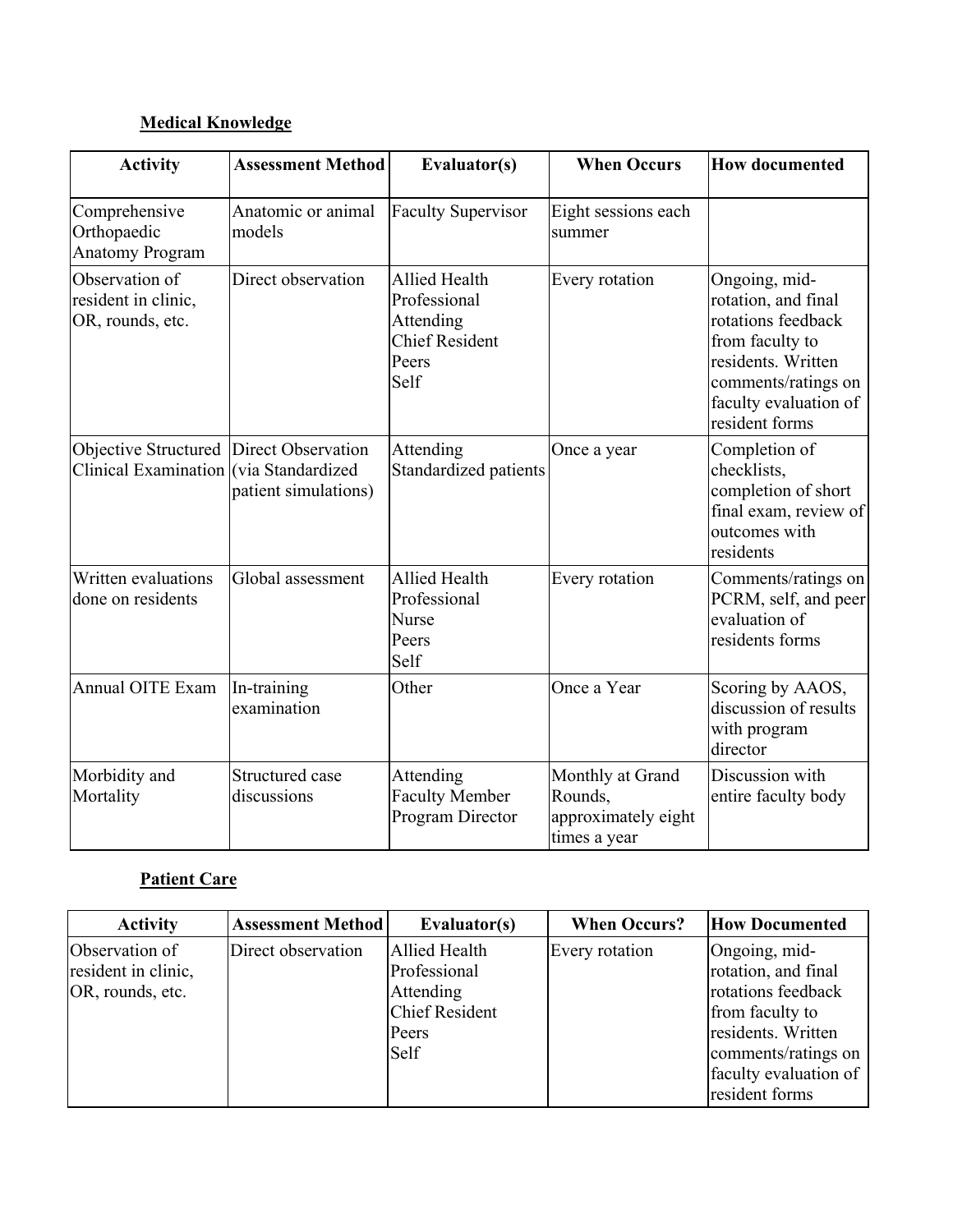| Objective Structured Direct Observation<br>Clinical Examination (via Standardized | patient simulations)                                                              | Attending<br><b>Standardized Patients</b>                               | Once a year                                                                         | Completion of<br>checklists,<br>completion of short<br>final exam, review of<br>outcomes with<br>residents |
|-----------------------------------------------------------------------------------|-----------------------------------------------------------------------------------|-------------------------------------------------------------------------|-------------------------------------------------------------------------------------|------------------------------------------------------------------------------------------------------------|
| Arthroscopy Wet<br>Labs                                                           | Other                                                                             | Attendings                                                              | Five Sessions per<br>Year                                                           | Completion of<br>Checklists                                                                                |
| Written evaluations<br>done on residents                                          | Global assessment                                                                 | <b>Allied Health</b><br>Professional<br>Nurse<br>Peers<br>Self          | Every rotation                                                                      | Comments/ratings on<br>PCRM, self, and peer<br>evaluation of<br>residents forms                            |
| <b>Informed Consent</b><br>Practice and<br>evaluation                             | Standardized patient<br>experience on<br>"obtaining surgical<br>informed consent" | Senior residents<br>and/or allied health<br>personnel and/or<br>faculty | Once a year                                                                         | <b>Evaluation</b> form<br>completed during<br>informed consent<br>practice session                         |
| On-line Education<br>Modules                                                      | Other                                                                             | On-line exam                                                            | Done at resident's<br>own pace, but must<br>be done in order to<br>complete program | On-line module<br>completion summary                                                                       |

# **Practice-Based Learning and Improvement**

| <b>Activity</b>                                                                   | <b>Assessment Method</b> | <b>Evaluator (s)</b>                                                                 | <b>When Occurs</b>        | <b>How Documented?</b>                                                                                                                                                |
|-----------------------------------------------------------------------------------|--------------------------|--------------------------------------------------------------------------------------|---------------------------|-----------------------------------------------------------------------------------------------------------------------------------------------------------------------|
| Observation of<br>resident in clinic,<br>OR, rounds, etc.                         | Direct observation       | Allied Health<br>Professional<br>Attending<br><b>Chief Resident</b><br>Peers<br>Self | Every rotation            | Ongoing, mid-<br>rotation, and final<br>rotations feedback<br>from faculty to<br>residents. Written<br>comments/ratings on<br>faculty evaluation of<br>resident forms |
| Objective Structured Direct Observation<br>Clinical Examination (via Standardized | patient simulations)     | Attending<br><b>Standardized Patients</b>                                            | Once a year               | Completion of<br>checklists,<br>completion of short<br>final exam, review<br>of outcomes with<br>residents                                                            |
| Arthroscopy Wet<br>Labs                                                           | Other                    | Attendings                                                                           | Five Sessions per<br>Year | Completion of<br>Checklists                                                                                                                                           |
| Written evaluations<br>done on residents                                          | Global assessment        | <b>Allied Health</b><br>Professional<br>Nurse                                        | Every rotation            | Comments/ratings<br>on PCRM, self, and<br>peer evaluation of                                                                                                          |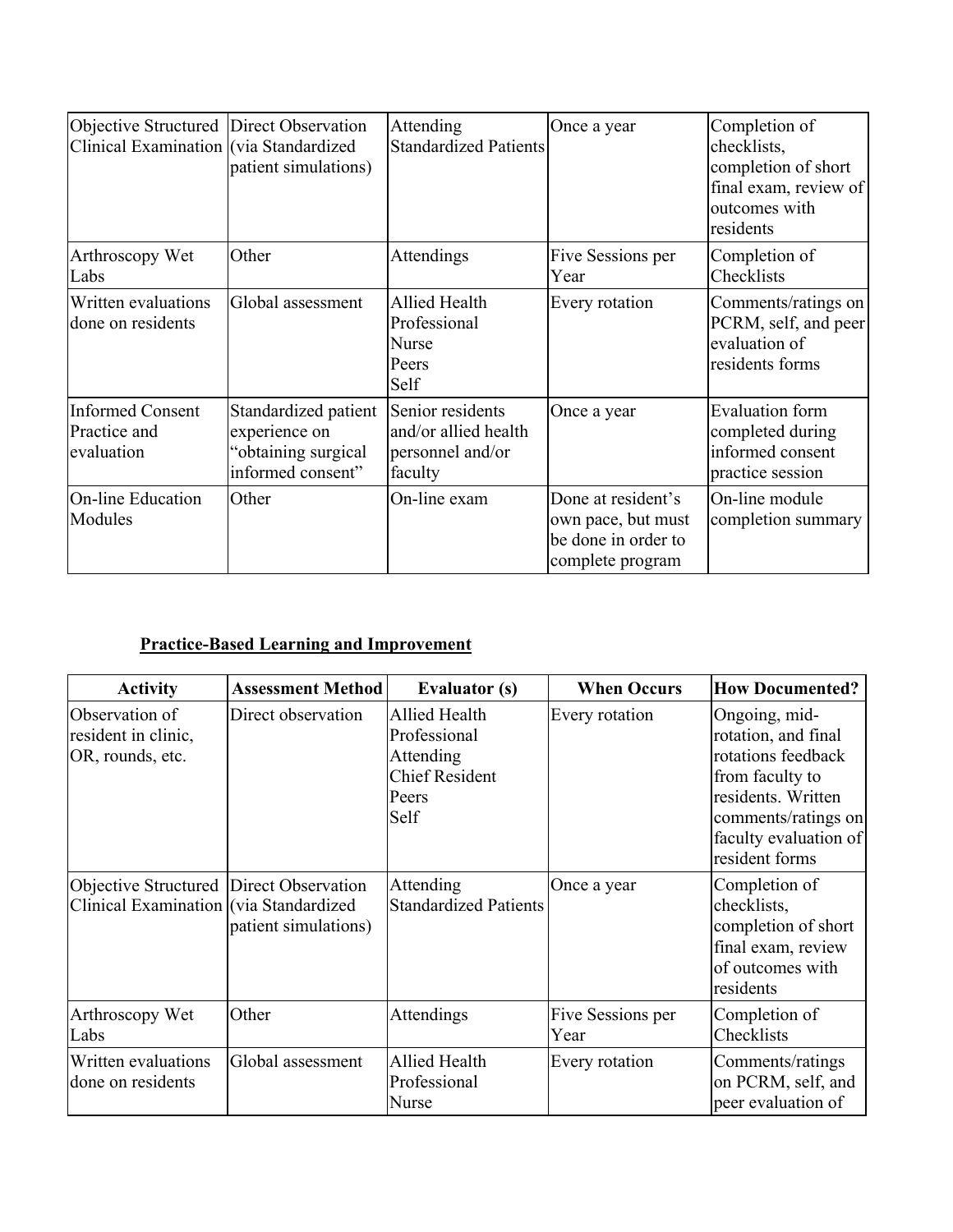|                                                              |                                                                              | Peers<br>Self                                          |                                                                                     | residents forms                         |
|--------------------------------------------------------------|------------------------------------------------------------------------------|--------------------------------------------------------|-------------------------------------------------------------------------------------|-----------------------------------------|
| Review of operative<br>dictation/case and<br>end of rotation | Review of case or<br>procedure log (with<br>attending at end of<br>rotation) | <b>Program Director</b>                                | Ongoing                                                                             |                                         |
| Journal club                                                 | Structured case<br>discussions                                               | Attending<br><b>Chief Resident</b><br>Program Director | Monthly,<br>approximately 10<br>times per year                                      |                                         |
| Morbidity and<br>Mortality                                   | Review of patient<br>outcomes                                                | <b>Faculty Member</b><br>Program Director              | Monthly at Grand<br>Rounds,<br>approximately eight<br>times a year                  | Discussion with<br>entire faculty body  |
| On-line Education<br>Modules                                 | Other                                                                        | On-line exam                                           | Done at resident's<br>own pace, but must<br>be done in order to<br>complete program | On-line module<br>completion<br>summary |

## **Professionalism**

| <b>Activity</b>                                                                   | <b>Assessment Method</b>               | <b>Evaluator (s)</b>                                                                 | <b>When Occurs?</b> | How Documented?                                                                                                                                                       |
|-----------------------------------------------------------------------------------|----------------------------------------|--------------------------------------------------------------------------------------|---------------------|-----------------------------------------------------------------------------------------------------------------------------------------------------------------------|
| Observation of<br>resident in clinic,<br>OR, rounds, etc.                         | Direct observation                     | Allied Health<br>Professional<br>Attending<br><b>Chief Resident</b><br>Peers<br>Self | Every rotation      | Ongoing, mid-<br>rotation, and final<br>rotations feedback<br>from faculty to<br>residents. Written<br>comments/ratings on<br>faculty evaluation of<br>resident forms |
| Objective Structured Direct Observation<br>Clinical Examination (via Standardized | patient simulations)                   | Attending<br><b>Standardized Patients</b>                                            | Once a year         | Completion of<br>checklists,<br>completion of short<br>final exam, review<br>of outcomes with<br>residents                                                            |
| Written evaluations<br>done on residents                                          | Global assessment                      | Allied Health<br>Professional<br>Nurse<br>Peers<br>Self                              | Every rotation      | Comments/ratings<br>on PCRM, self, and<br>peer evaluation of<br>residents forms                                                                                       |
| Seminar on<br>Professionalism in<br>Orthopaedics                                  | Lecture<br>Role-play or<br>simulations | Attending                                                                            | Once a Year         |                                                                                                                                                                       |
| Various seminars                                                                  | Role-play or                           | Allied Health                                                                        | Various times       |                                                                                                                                                                       |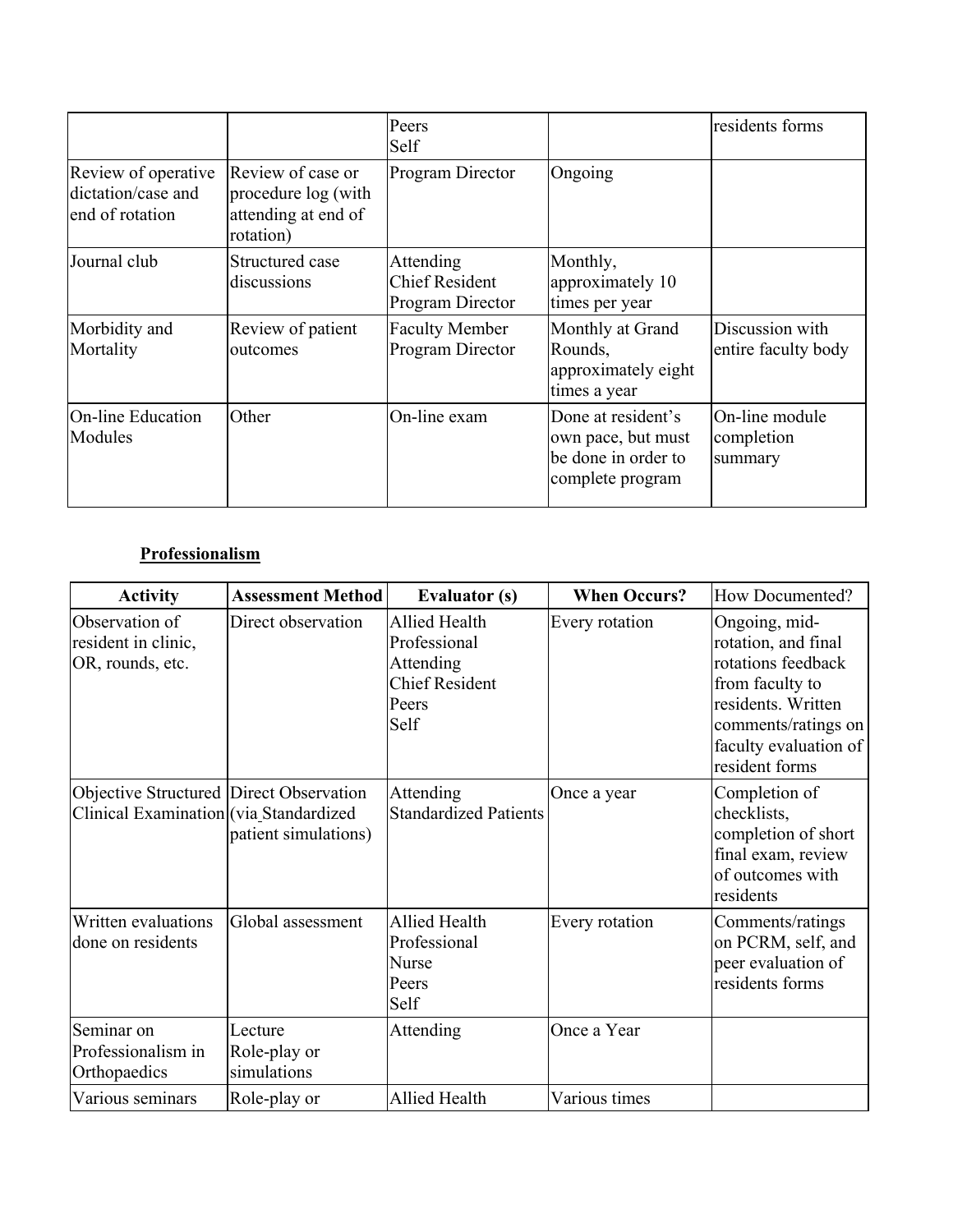| (i.e.<br>communications,<br>diversity, etc.) | simulations | Professional<br>Program Director | throughout the year                                                                 |                                      |
|----------------------------------------------|-------------|----------------------------------|-------------------------------------------------------------------------------------|--------------------------------------|
| <b>On-line Education</b><br>Modules          | Other       | On-line exam                     | Done at resident's<br>own pace, but must<br>be done in order to<br>complete program | On-line module<br>completion summary |

#### **Systems-Based Practice**

| <b>Activity</b>                                           | <b>Assessment Method</b> | <b>Evaluator (s)</b>                                                                 | <b>When Occurs?</b>                                                                 | <b>How Documented?</b>                                                                                                                                                |
|-----------------------------------------------------------|--------------------------|--------------------------------------------------------------------------------------|-------------------------------------------------------------------------------------|-----------------------------------------------------------------------------------------------------------------------------------------------------------------------|
| Observation of<br>resident in clinic,<br>OR, rounds, etc. | Direct observation       | Allied Health<br>Professional<br>Attending<br><b>Chief Resident</b><br>Peers<br>Self | Every rotation                                                                      | Ongoing, mid-<br>rotation, and final<br>rotations feedback<br>from faculty to<br>residents. Written<br>comments/ratings on<br>faculty evaluation of<br>resident forms |
| <b>Written Evaluations</b><br>done on residents           | Global Assessment        | Allied Health<br>Professional<br>Nurse<br>Peers<br>Self                              | Every rotation                                                                      | Comments/ratings<br>on PCRM, self, and<br>peer evaluations of<br>residents forms                                                                                      |
| <b>Billing</b><br>Presentation/Coding<br>Session          | Practice/billing audit   | <b>Allied Health</b><br>Professional<br>Program Director                             | Once a Year                                                                         | Evaluation form at<br>end of session, sign-<br>in sheet,                                                                                                              |
| On-line Education<br>Modules                              | Other                    | On-line exam                                                                         | Done at resident's<br>own pace, but must<br>be done in order to<br>complete program | On-line module<br>completion summary                                                                                                                                  |

Descriptions of Select Activities:

#### **1. OSCE – Objective Structured Clinical Examination**

**Competencies:** Interpersonal and Communication Skills, Patient Care, Practice-Based Learning and Improvement, Professionalism

**Description of Activity**: Standardized patients are trained on four clinical scenarios (UE, LE, Spine and trauma). Checklists were created for the necessary key points in the history and PE. The sessions are videotaped and sub-specialists watch the videos and grade the residents using the checklists.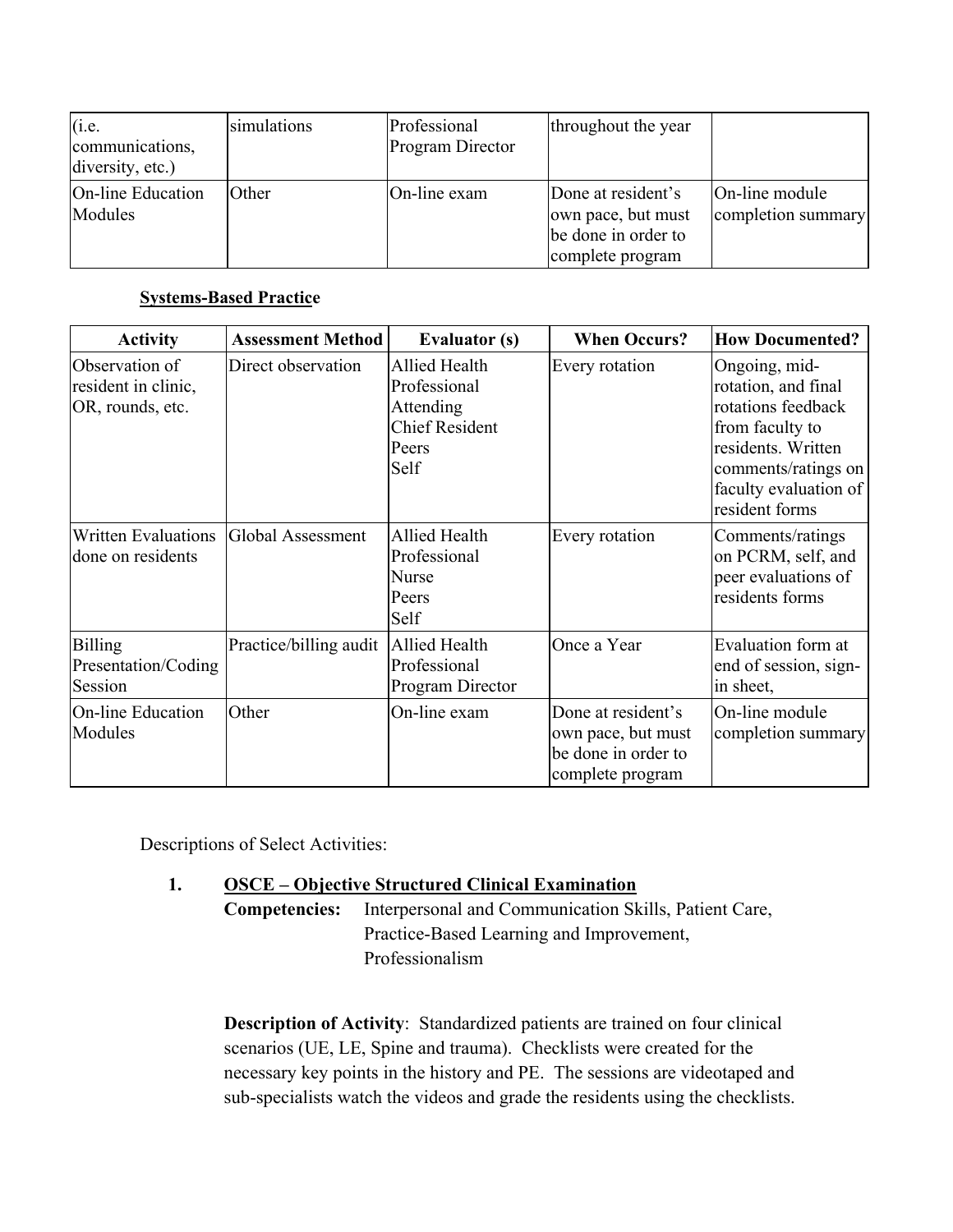The SP's evaluate the residents' communication/professionalism skills. A five question post-exam decision making quiz is given to the residents. Scores are compiled, analyzed and individually reviewed with each resident. Due to grant funding, we plan to develop more scenarios and validate our checklists. We strongly believe that patient simulation is one of the most effective ways to assess resident communication skills, patient interaction skills and PE skills. Ultimately, we plan to:

- Make the OSCE a yearly event for our residency;
- Create more clinical scenarios and rotate the scenario's every year;
- Validate our history and PE checklists;
- Continue with the decision making post-exam test;
- Continue with the SP assessment of resident communication skills;
- Sit down with each resident on an individual basis, give feedback and review their scores from each aspect of the OSCE.

## **2. Informed Consent Practice and Evaluation**

**Competencies**: Interpersonal and Communication Skills, Patient Care,

**Description of Activity**: PGY1 and PGY2 residents view an "informed consent training powerpoint with audio. Chief Residents then present a case to the PGY1's and PGY2's. A checklist is used by the chiefs to evaluate performance on giving informed consent. Checklist is kept in resident's file.

#### **3. Comprehensive Orthopaedic Anatomy Program**

**Competencies**: Practice-Based Learning and Improvement, Medical Knowledge

**Description of Activity:** Goal is to better correlate and teach MSK anatomy and PE skills in a novel Comprehensive Orthopedic Anatomy (COA) program. Ultimately we aim to raise awareness for the importance of the "lost art" of the MSK PE and its' unique correlation to MSK anatomy. The goal of the COA program is teach MSK anatomy and PE skills with a defined set of objectives in a more intimate setting to facilitate individual participation.

Structure is as follows:

- $\bullet$  5 total stations = 5 residents per station;
- 4 anatomy stations/4 extremities;
- Stations will be lead by a senior resident;
- Clear objectives will be created for each station/dissection;
- This summer syllabus will be distributed ahead of time;